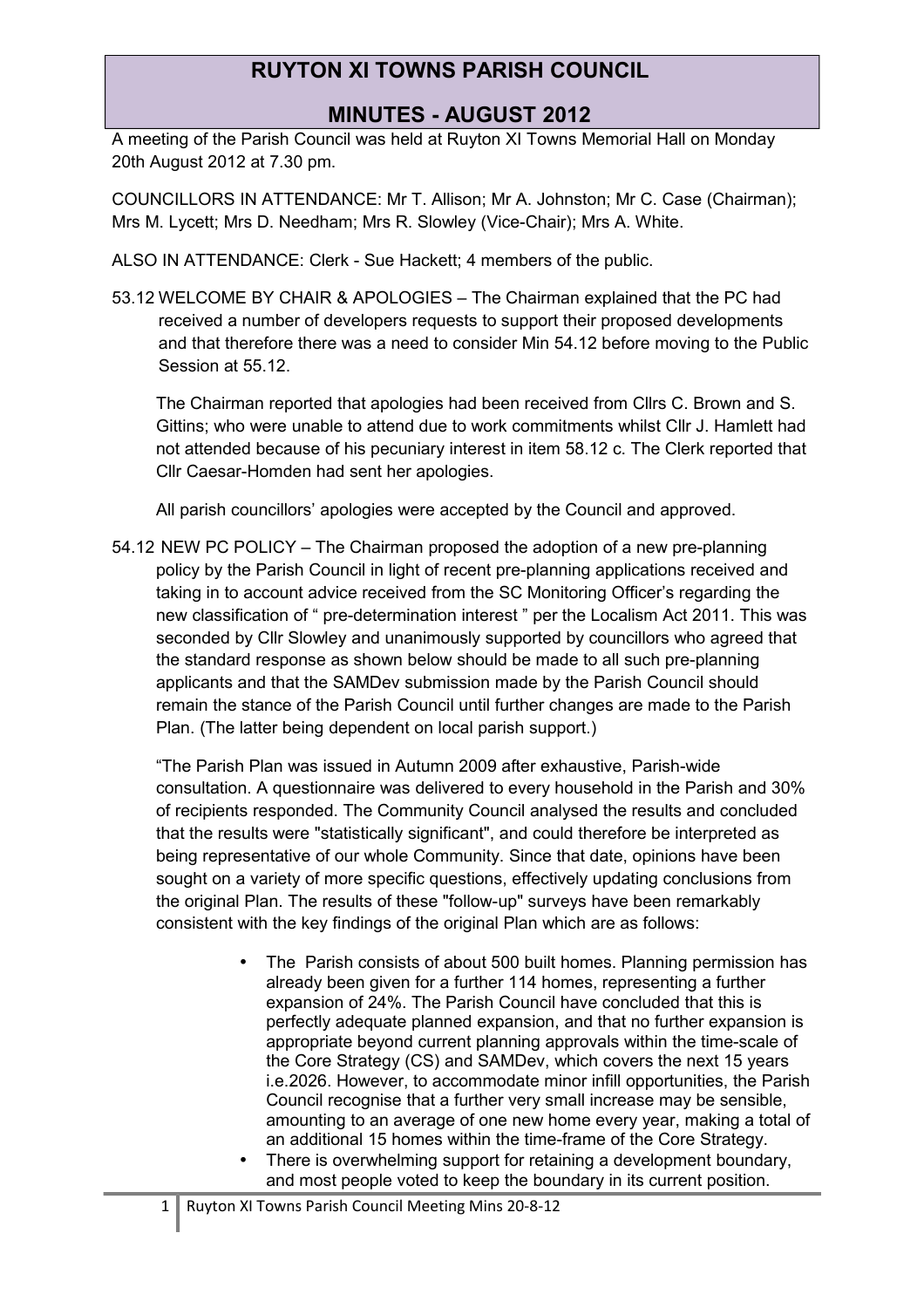# **MINUTES - AUGUST 2012**

- There are significant infrastructure needs associated with this combined expansion plan, covering roads and other services. The provision of a new community building remains an absolute priority, and this would free-up valuable building plots in the middle of the village suitable for new homes for the elderly, close to our shops and bus routes. These points are common themes in our various surveys.
- Questionnaire specifically sought to explore opinions regarding the two "Retained Policies" contained in the OBC Plan that is being superseded by the SC Core Strategy. These Retained Policies were known as H13 (restricting development in the Brownhill area, on the grounds of road safety and preservation of local character) and HE12, protecting the character of the central area of our village, in a similar style to a "Conservation Area". There was overwhelming parish support to retain both these policies. We asked the Community Council to further analyse the responses, paying particular attention to the post code from which each opinion was made. This further analysis indicated that support for these policies was just as strong from those living within the areas as it was from those living outside the areas."
- 55.12 PUBLIC SESSION The Chairman invited residents in attendance to present on their proposals for development within the parish.
	- Mr Edwards presented his pre-application for a development which was partially outside the development boundary. (Details of which had been circulated amongst the PC.)
	- Mr Braddick presented his views on H13 policy having now been removed as advised by SC Planning however also advised that SC Planning would oppose development east of Greenfield View on grounds of spoiling views and access difficulties. He went on to suggest that Planning Policy Officers should be invited to attend a future meeting and explain the policy particularly re H13 & H12 and how they had been incorporated into the new policies CS6 and CS17.
	- Mr White stated his support for the adoption of a pre-planning policy by the Council and expressed disappointment that Mr Williams had not attended.
	- The Chairman gave his personal views on the current planning policies which have been replaced by CS6 (character) and CS17.
- 56.12 COUNCILLORS DECLARATIONS OF PECUNIARY INTEREST In accordance with Localism Act 2011 Cllr Case declared his pecuniary interest in Min 58.12 c as he lived in close proximity of Mr Hamlett's proposed developments. Similarly Cllr White declared a pecuniary interest in Min 58.12 as she lived in close proximity to the proposed development of Mr Williams.
- 57.12 CONFIRMATION & ACCEPTANCE OF PREVIOUS MEETING MINUTES: Resolved without dissent that the draft minutes of the parish council meeting held on 9/7/12 were confirmed as accurate. The Chairman was instructed to sign them as such. (Proposed AJ; Seconded RS.)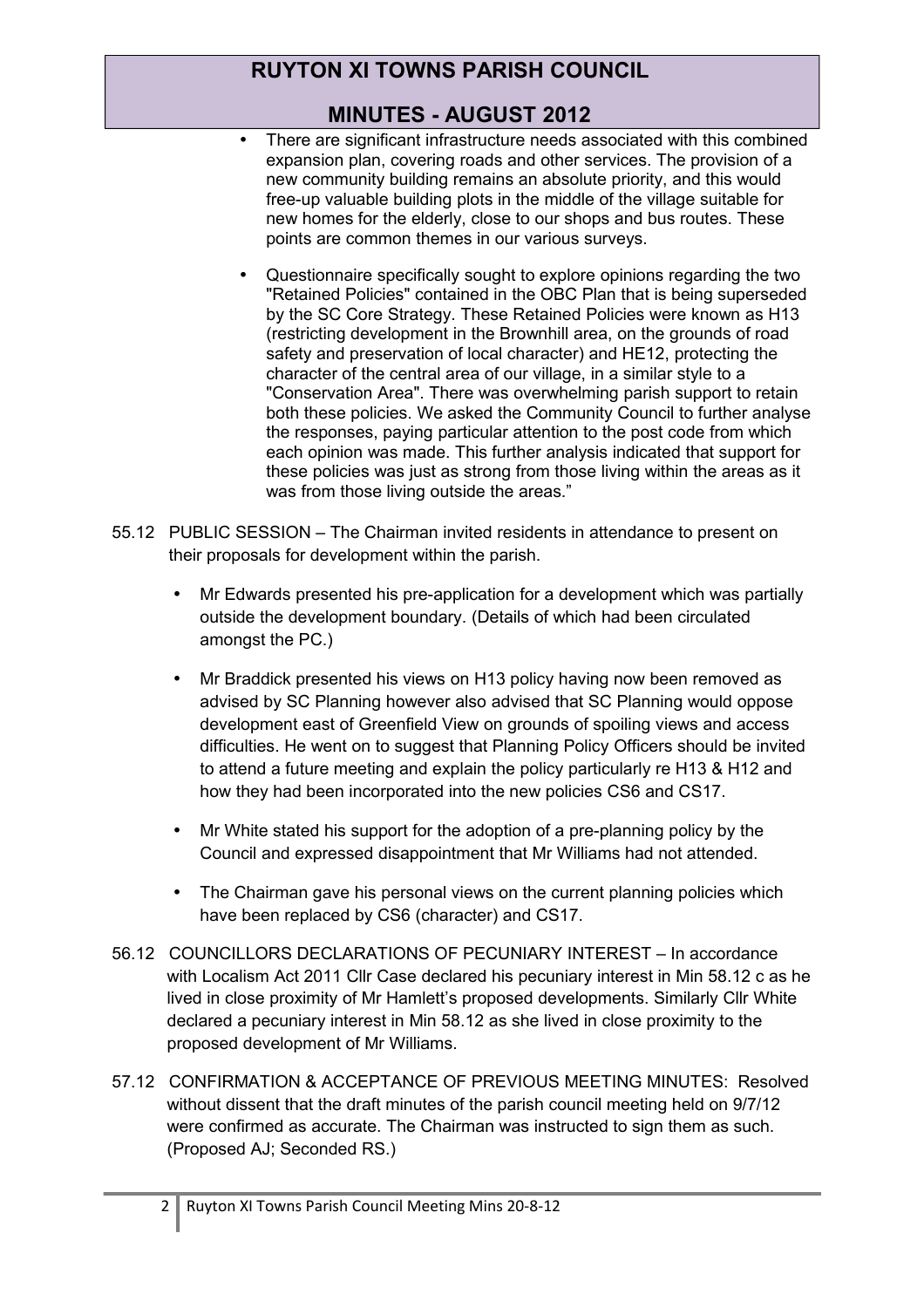### **MINUTES - AUGUST 2012**

#### 58.12 PLANNING MATTERS

a.The following planning applications were considered by the Council:

Reference: 12/03272/COU (validated: 02/08/2012) Address: Land Adjoining 4 Pradoe View, West Felton, Oswestry Proposal: Change of use from agricultural land to domestic cartilage. Council agreed that they would not comment and refer the application to West Felton PC for comment.

Reference: 12/03085/FUL (validated: 09/08/2012) Address: Abbots Barn, Abbots Lane, Ruyton XI Towns Proposal: Erection of a 50kw micro generation wind turbine with control box (mast height 36m, rotor diameter 19.2m)

Cllr Johnson proposed that the PC opposed the application as the turbine would be visually intrusive, inappropriately located and dominate the local landscape affecting the local community. Cllr While seconded the proposal and the Council supported the proposal with the exception of Cllr Needham who abstained.

Reference: 12/03060/FUL (validated: 23/07/2012) Address: Barn Opposite Elbridge Holding, Elbridge, Ruyton XI Towns Proposal: Conversion of a redundant brick built farm building into a residential dwelling; erection of a detached garage; installation of septic tank; formation of new vehicular access. Council unanimously agreed to make no comment.

- b. The Clerk reported that there had been no SC planning application decisions notified to the Council since the last meeting.
- c. The Council considered planning development enquiries made by Mr D Williams, Mr Edwards, Mr J Hamlett and Les Stephenson. *Cllr White left the room.*

 **Mr D Williams** – The Council noted that the proposed development was within the development boundary; however considered that taking in to account CS policies 6 & 17 it was unable to support the development as it would negatively impact on the character of the area as the 4 large proposed developments would dominate. (Proposed CC Seconded RS Abstention DN.) *Cllr White returned to the room.*

**Mr Edwards** – The Council were unable to support the current development proposal which was outside the development boundary ( as per Min 54.12), but suggested that Mr Edwards pursue the SC Affordable Homes Exception site policy as they wished to support the building of starter homes in the village. ( Proposed CC Seconded RS.)

 *Cllr Case left the room and the Vice-Chair assumed the role as Chairperson.*

**Mr J Hamlett** – The Council were unable to support the current development proposal which was outside the development boundary (as per Min 54.12). (Proposed AJ; Seconded RS.) *Cllr Case returned to the room and assumed the role as Chairman.*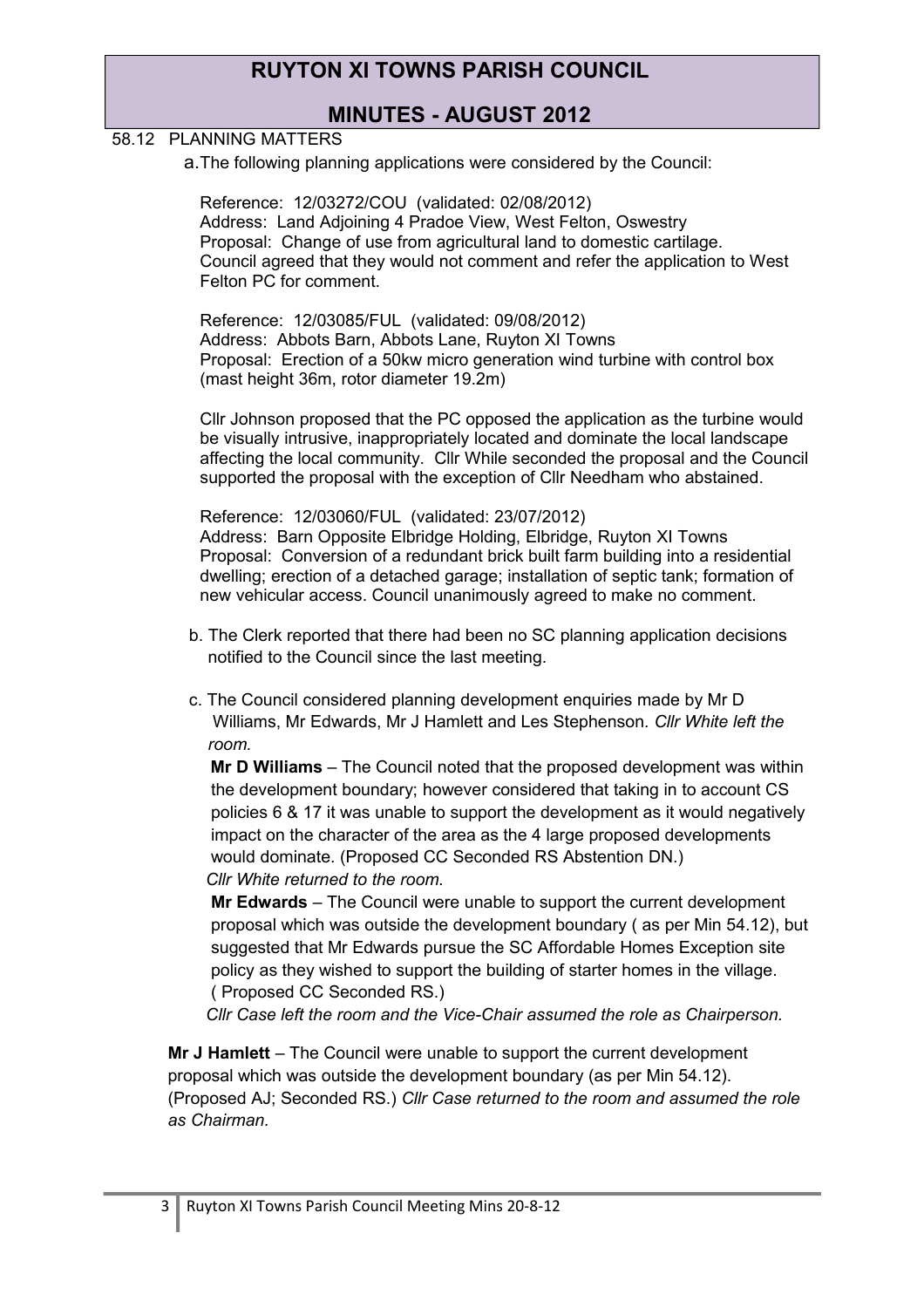### **MINUTES - AUGUST 2012**

**Les Stephan Development at Pound Lane** – The Council were unlikely to support the development proposal which was outside the development boundary. (Proposed AJ; Seconded RS.)

Action: Clerk to write to all developers and state the PC's policy as per Min 54.12.

### 59.12 LOCAL REPORTS

a. Dunning Close & Bridge Inn Field Projects –Cllr Slowley stated that she was concerned about the rutted area at Dunning Close and proposed that signs be installed at the Dunning Close Play area and Doctors Meadow to safeguard the play areas environments and that the PC financially contribute to this. The proposal was not supported.

Chairman put forward a proposal that the PC support introduction of signs but did not financially contribute to it. This was supported by a majority vote. (Proposed CC, Seconded AJ; Against RS). Action Clerk: To report Council's decision to SC Officer Clive Dean.

Council agreed that as the play area is badly rutted and that until this is corrected the payment of the grant to SC will be withheld. Action Clerk: To report Council's decision to SC Officer Clive Dean.

- b. Local Joint Committee (LJC) Update by Cllr Gittins unavailable.
- c. Nesscliffe Advisory Group Cllr Slowley explained about the current habitat survey which was taking place.
- d. Oswestry Town & Parish Meetings Agendas for the next meeting had been distributed to all councillors.

#### 60.12 HIGHWAYS & FOOTWAY LIGHTING

- a. Shotatton Cross Roads A5 –The Chairman reported that as a result of the frequency of bad accidents recently occurring at the cross roads it was important that the PC lobby for further improvements and suggested that:
	- The MP be approached for an update on future planned improvements planned by the HA and
	- SC Cllr Caesar-Homden be asked to represent the PC at the next SC and HA quarterly meeting in order to ensure these needs were prioritised.
- b. Local issues to be reported as necessary. A streetlight between the vet's and The Old School House was reported as being faulty.
- c. Chairman stated that the Police had satisfactorily followed up the vandalism which had occurred at the School (17/8).
- d. As a result of a recent increase in heavy lorry traffic movements through the village the PC agreed to write to ABP to ask for a copy of their recommended delivery route.

#### 61.12 FINANCE

a. Payments - The following suppliers invoices etc; were authorised for payment by the Parish Council; Cllr Lycett and Slowley were instructed to check and sign the supporting invoices with the exception of cheque number 314 made payable to SC which was cancelled.

| D Peate        | Village maintenance          | £474.00 |
|----------------|------------------------------|---------|
| <b>Staples</b> | Stationery (True cost £22.84 | £46.84  |